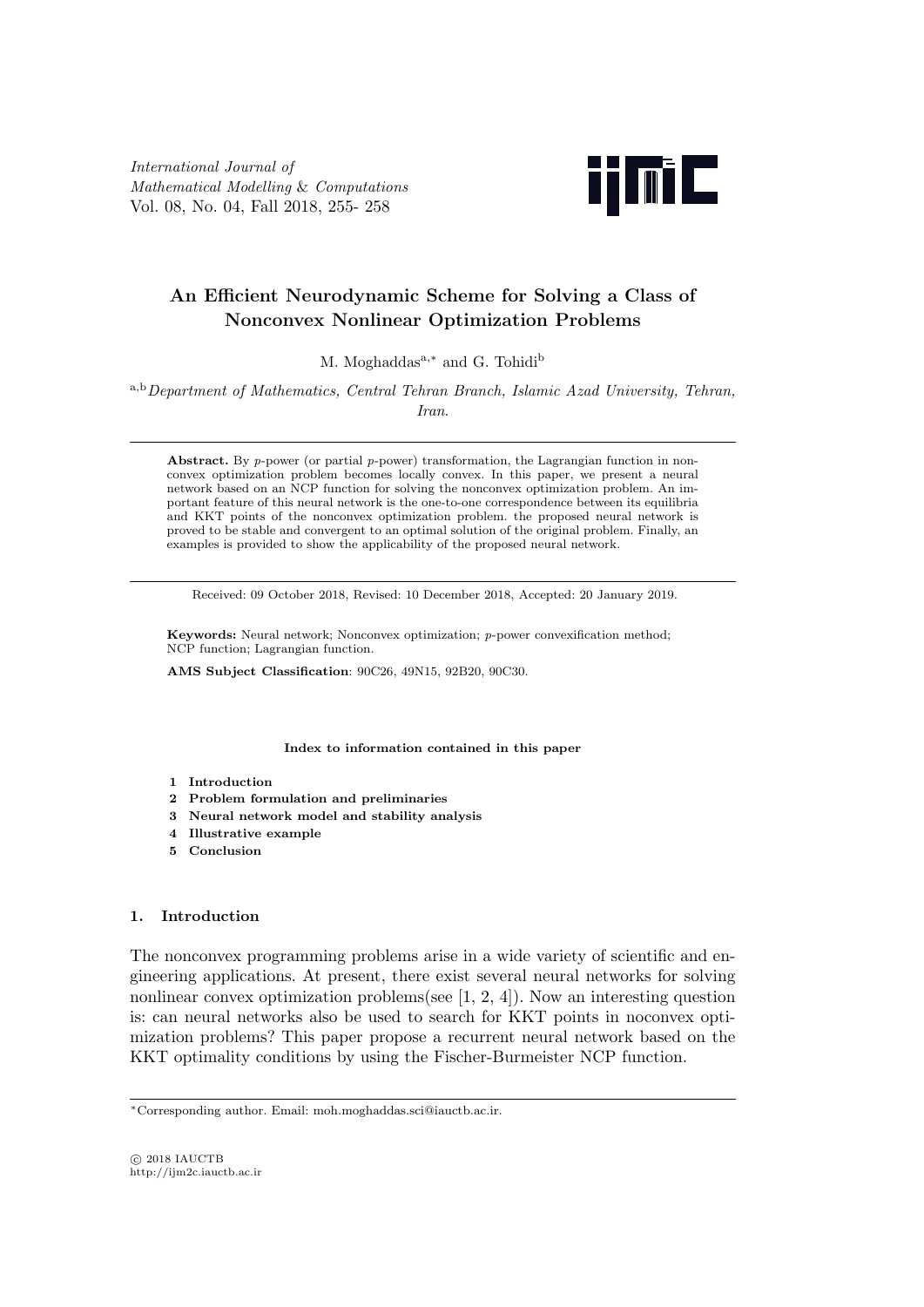### **2. Problem formulation and preliminaries**

Consider the fallowing nonconvex optimization problem:

$$
\min f(x)
$$
  
s.t.  $g_j(x) \leq b_j$ ,  
 $x \in X$ , (1)

where  $f: \mathbb{R}^n \to \mathbb{R}, g_j: \mathbb{R}^n \to \mathbb{R}, j = 1, ..., m$  are twice continuously differentiable function and  $X = \{x \in \mathbb{R}^n | u \le x \le v, u \in \mathbb{R}^n, v \in \mathbb{R}^n\}$ . We assume that f is positive on *X*, that  $g_j$ ,  $j = 1, ..., m$ , is nonnegative on *X*, and that  $b_j$ ,  $j = 1, ..., m$ , are positive. Throughout the paper, the following notations are used.

 $I = \{1, ..., n\}$ ,  $J = \{1, ..., m\}$  and  $\mathbb{R}^n_+$  stands for nonnegative quadrant in the *n*-dimensional real space. int*S* stands for the interior of a set S.

**Theorem 2.1** Second-order sufficiency conditions Suppose that *x ∗* is a feasible point to problem (1) and  $x^* \in \text{int}X$ . If there exists a Lagrangian multiplier vector  $\lambda^* \in \mathbb{R}^m$  such that  $(x^*, \lambda^*)$  is a KKT point pair and the Hessian matrix  $\nabla_x^2 L(x^*, \lambda^*)$ is positive definite on the tangent subspace  $M(x^*) = \{d \in \mathbb{R}^n | d^T \nabla g_j(x^*) = 0, \forall j \in \mathbb{R}^n\}$  $J(x^*)$  where  $J(x^*) = \{j \in J | \lambda_j^* > 0\}$  then  $x^*$  is a strict relative minimum point of problem (1).

Consider the *p*-power transformation [3] of (1):

$$
\min [f(x)]^p
$$
  
s.t.  $[g_j(x)]^p \leq b_j^p$ ,  $j \in J$ ,  
 $x \in X$ , (2)

with  $p \geq 1$ . Correspondingly, the Lagrangian function of (2) is defined as

$$
L_p(x, \mu_p) = [f(x)]^p + \sum_{j=1}^m \mu_p^j \{ [g_j(x)]^p - b_j^p \},
$$

where  $\mu_p = (\mu_p^1, ..., \mu_p^m) \ge 0$  is *p*-power Lagrangian multiplier.

**Lemma 2.1** Let  $x^*$  be a local optimal solution of (1). Assume that  $J(x^*) \neq \emptyset$ ,  $x^*$  is a regular point, and *x ∗* satisfies the second-order sufficiency condition. Then there exists a *q >* 0 such that the Hessian matrix of the p*-power* Lagrangian function,  $\nabla_x^2 L_p(x^*, \mu_p^*),$  is positive definite when  $p > q$ .

**Definition 2.2** A function  $\varphi : \mathbb{R}^2 \to \mathbb{R}$  is called an NCP function if it satisfies

$$
\varphi(a, b) = 0 \Leftrightarrow a \ge 0, \ b \ge 0, \ ab = 0
$$

In this paprer, we use the Fischer-Burmeister NCP function as following:

$$
\psi(a, b) = \sqrt{a^2 + b^2} - a - b \tag{3}
$$

**Definition 2.3** Let  $\Omega \subset \mathbb{R}^l$  be a closed convex set.  $P_{\Omega} : \mathbb{R}^l \to \Omega$  is called a projection function, which is defined by

$$
P_{\Omega}(x) = \arg\min_{v \in \Omega} \|x - v\|
$$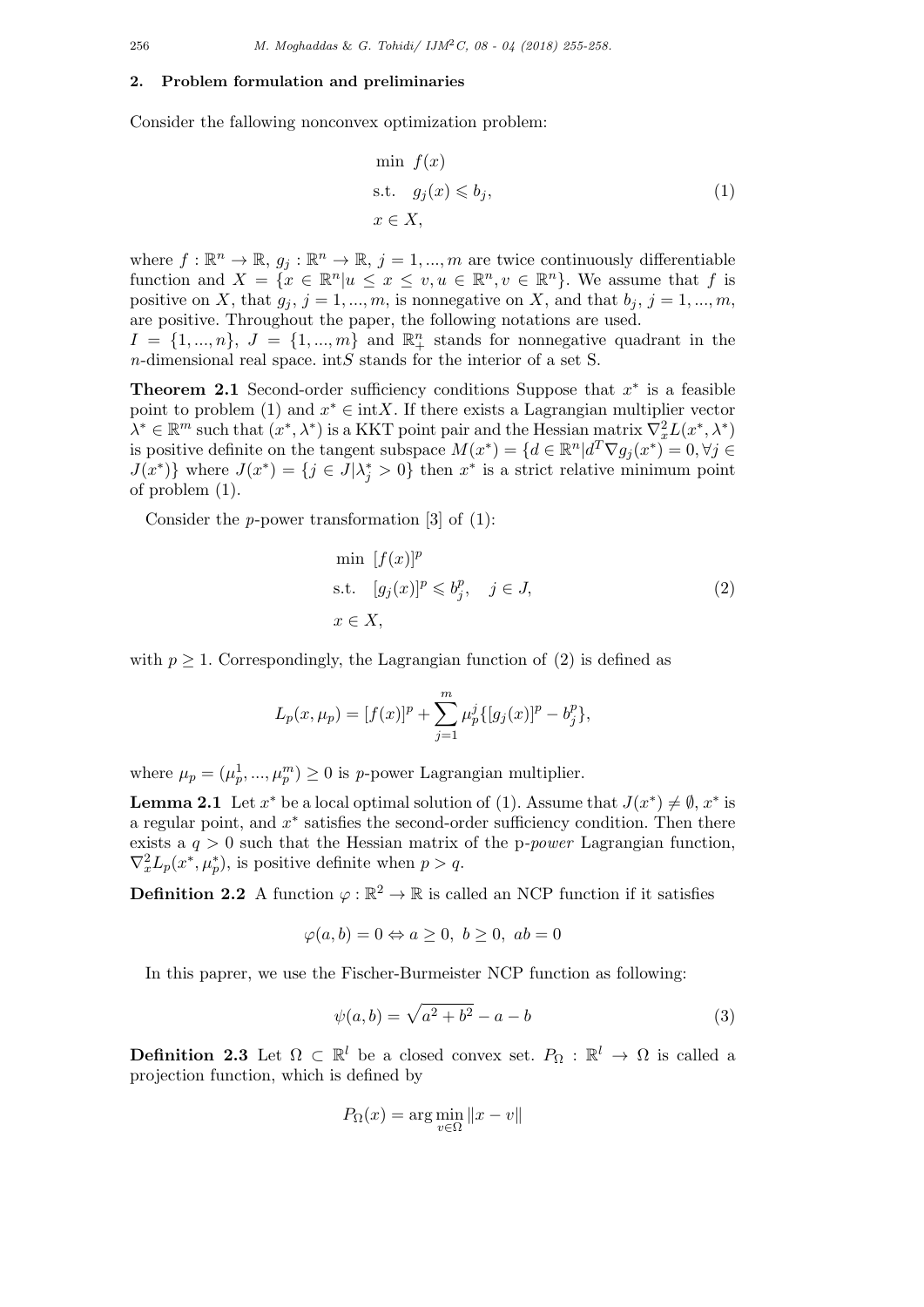Now we consider the *p*-power problem (2). KKT conditions for this problem can be expressed as

$$
u \le x \le v, \ \mu_p \ge 0, \ b^p - [g(x)]^p \ge 0, \ \mu_p^T([g(x)]^p - b^p) = 0,
$$
  

$$
\nabla_x L_p(x, \mu_p) = 0.
$$

## **3. Neural network model and stability analysis**

In this section we present a neural network based on the Fischer-Burmeister NCP function (3). Let

$$
\phi_i(x, \mu_p) = \psi((b_i^p - [g_i(x)]^p), \mu_p^i), \ i \in J,
$$

where  $\psi$  defined as (3) and also consider

$$
\Phi_1(x,\mu_p) = (\phi_1(x,\mu_p), ..., \phi_m(x,\mu_p))^T.
$$

Then we denote

$$
\Phi(x,\mu_p) = ((\nabla_x L_p(x,\mu_p))^T, (\Phi_1(x,\mu_p))^T)^T.
$$

**Lemma 3.1**  $(x^*, \mu_p^*)$  is a KKT point if and only if  $\Phi(x^*, \mu_p^*) = 0$ .

Now we present a recurrent neural network for solving  $\Phi(x, \mu_p) = 0$  whose state variable is defined by the following system:

$$
\frac{dw}{dt} = \lambda \{ P_{\Omega}(w + \alpha \Phi(w)) - w \}, \ \lambda > 0,
$$
\n(4)

where  $w = (x, \mu_p)^T$ ,  $\Omega = X \times \mathbb{R}_m^+$  and  $\alpha$  is a scaler. We note that  $\Phi$  is locally Lipschitz continuous.

**Theorem 3.1** For any initial point  $w(t_0) = (x(t_0)^T, \mu_p(t_0)^T)^T \in \Omega, \Omega = X \times \mathbb{R}^m_+$ , there exists a unique continuous solution  $w(t) = (x(t)^T, \mu_p(t)^T)^T$  for system (4).

**Theorem 3.2** The proposed neural network (4) with initial point  $w_0 \in \Omega$  is locally asymptotically stable and is locally convergent to one KKT point  $w^* =$  $(x^{*T}, \mu_p^{*T})^T$ , where  $x^*$  is the optimal solution of the problem (1).

### **4. Illustrative example**

**Example 4.1** Consider the following problem:

min 
$$
2 - x_1 x_2
$$
  
s.t.  $x_1 + 4x_2 \le 1$   
 $x \in [0, 1]^2$ 

The optimal solution of this problem is  $x^* = (0.5, 0.125)^T$ . The Hessian of the Lagrangian function is indefinite. When  $p=3$  we have  $\mu_3^* = 0.4692382813$  and the